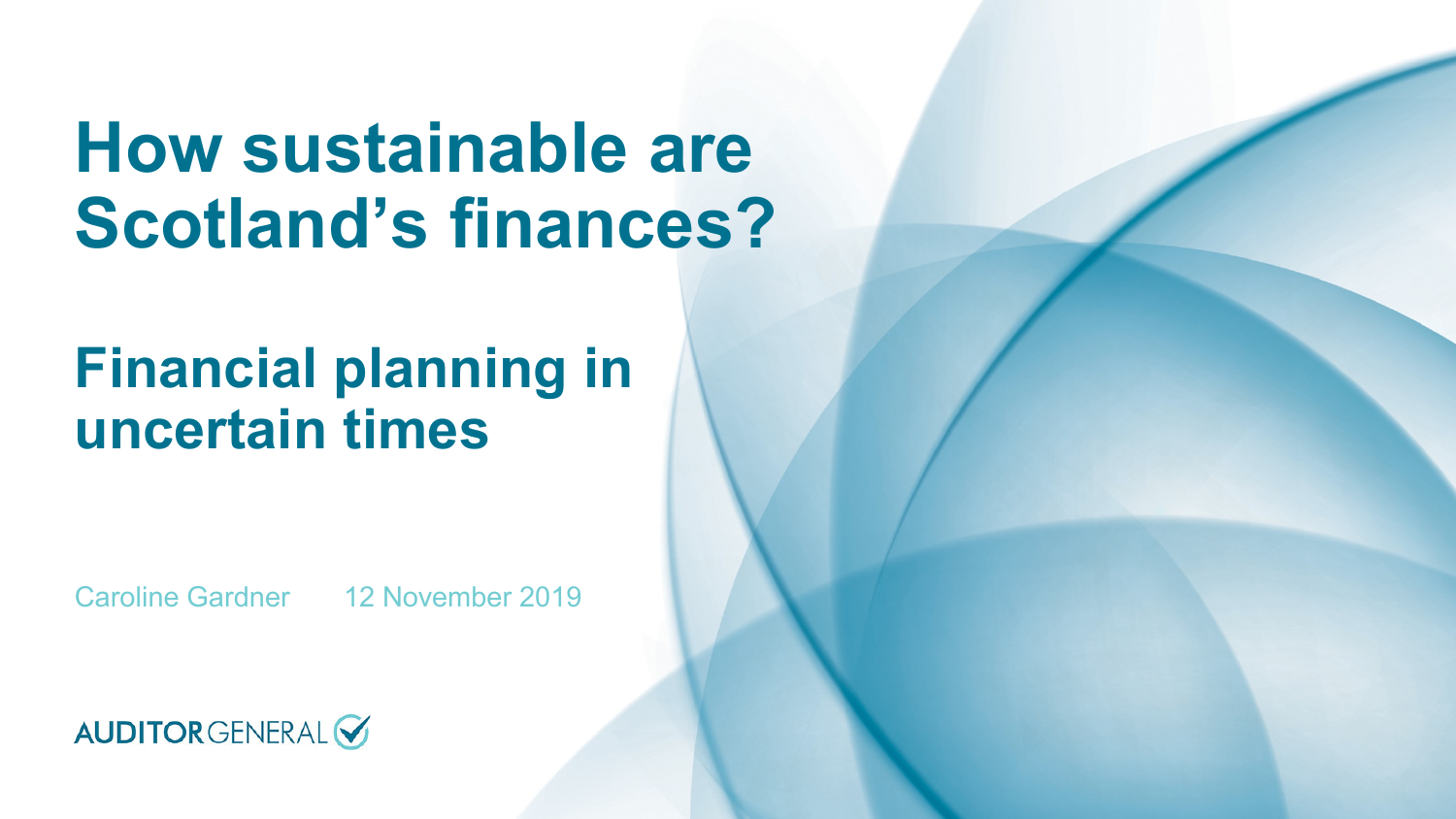#### Public sector landscape



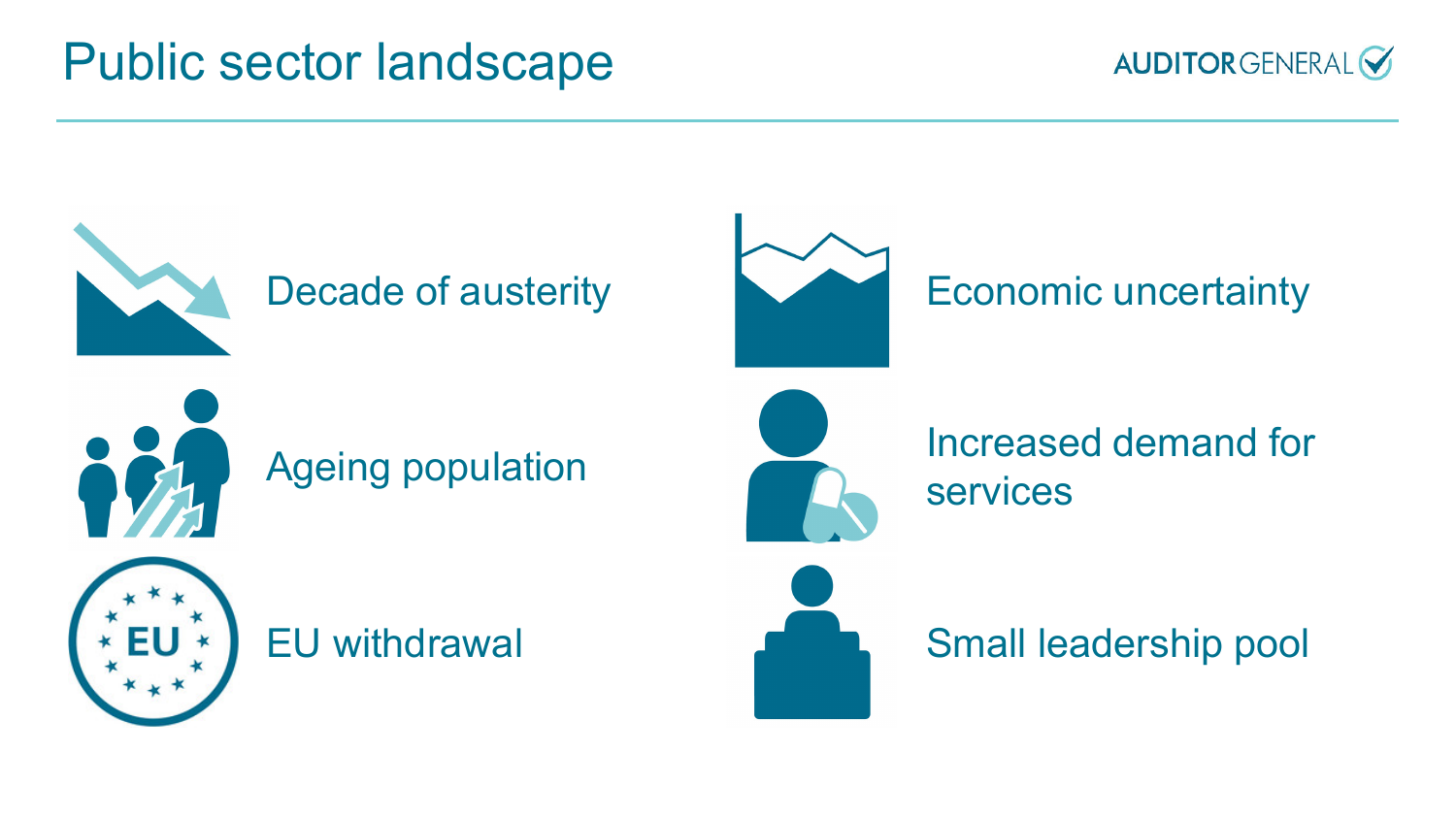#### Fundamental changes to public finances



**AUDITORGENERAL**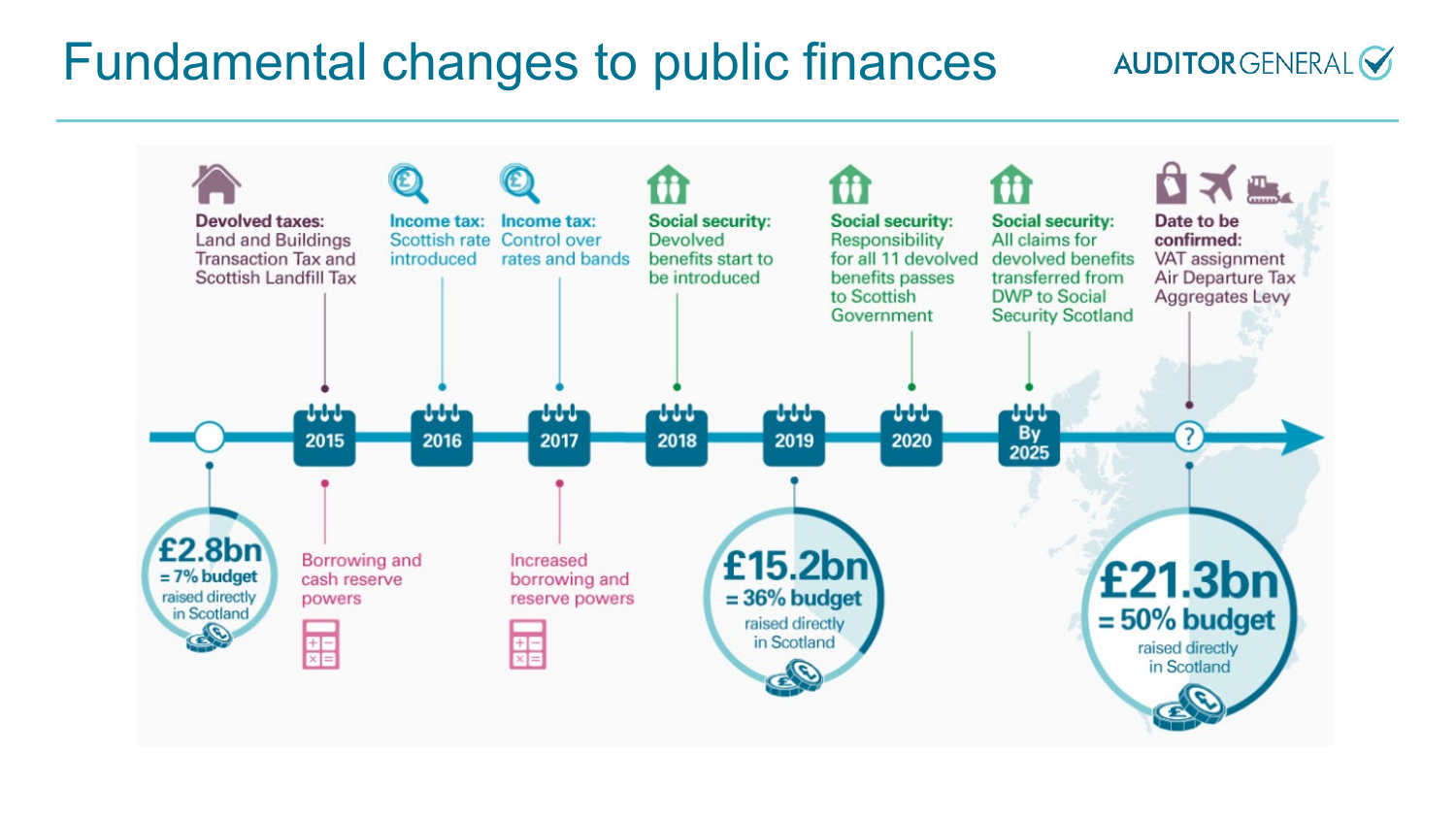### Risks to the Scottish budget





- Economic performance risk
- Policy risk
- Forecasting risk



**Budget management risk** 



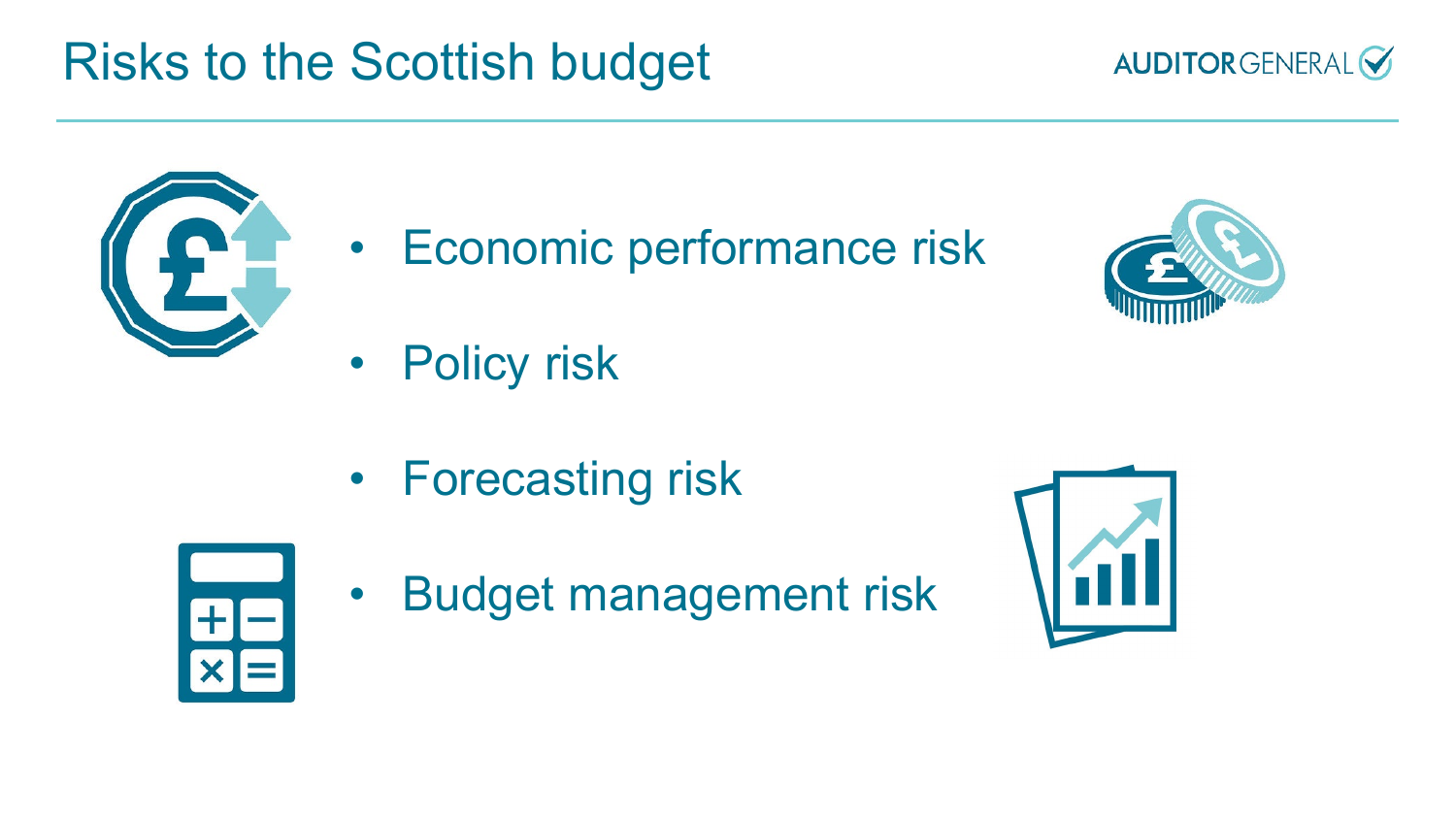**Budget risks affect:** 

- The level of resources available to enable policy choices about tax and spending.
- The extent to which unexpected changes in available resources may impact on their economic, efficient and effective use.



**AUDITORGENERAL**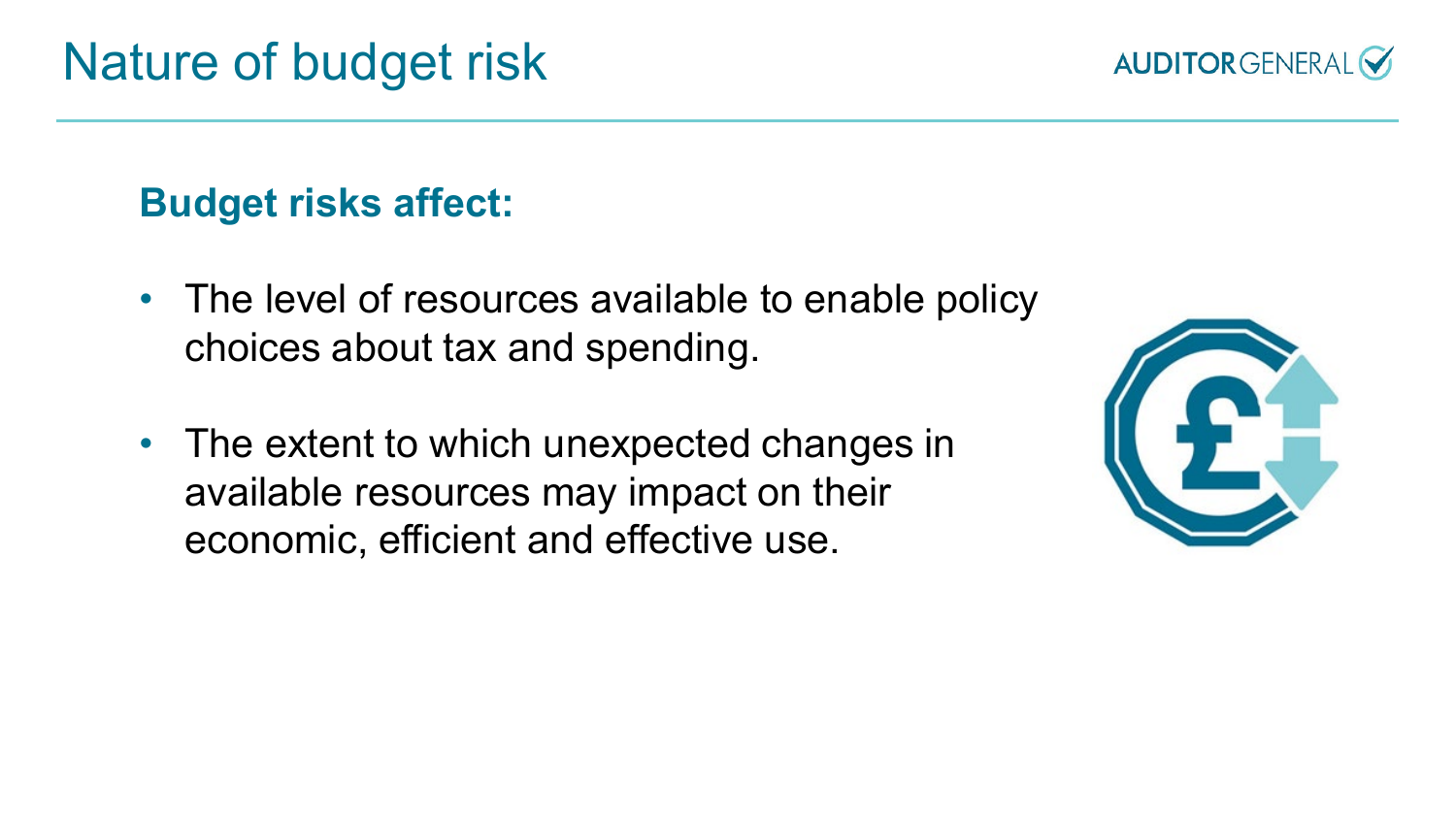#### Financial management choices





#### **Effective budget management is required to:**

- Keep Scottish public finances stable
- Deliver Scottish Government policies
- Minimise disruption to public services
- Provide value for money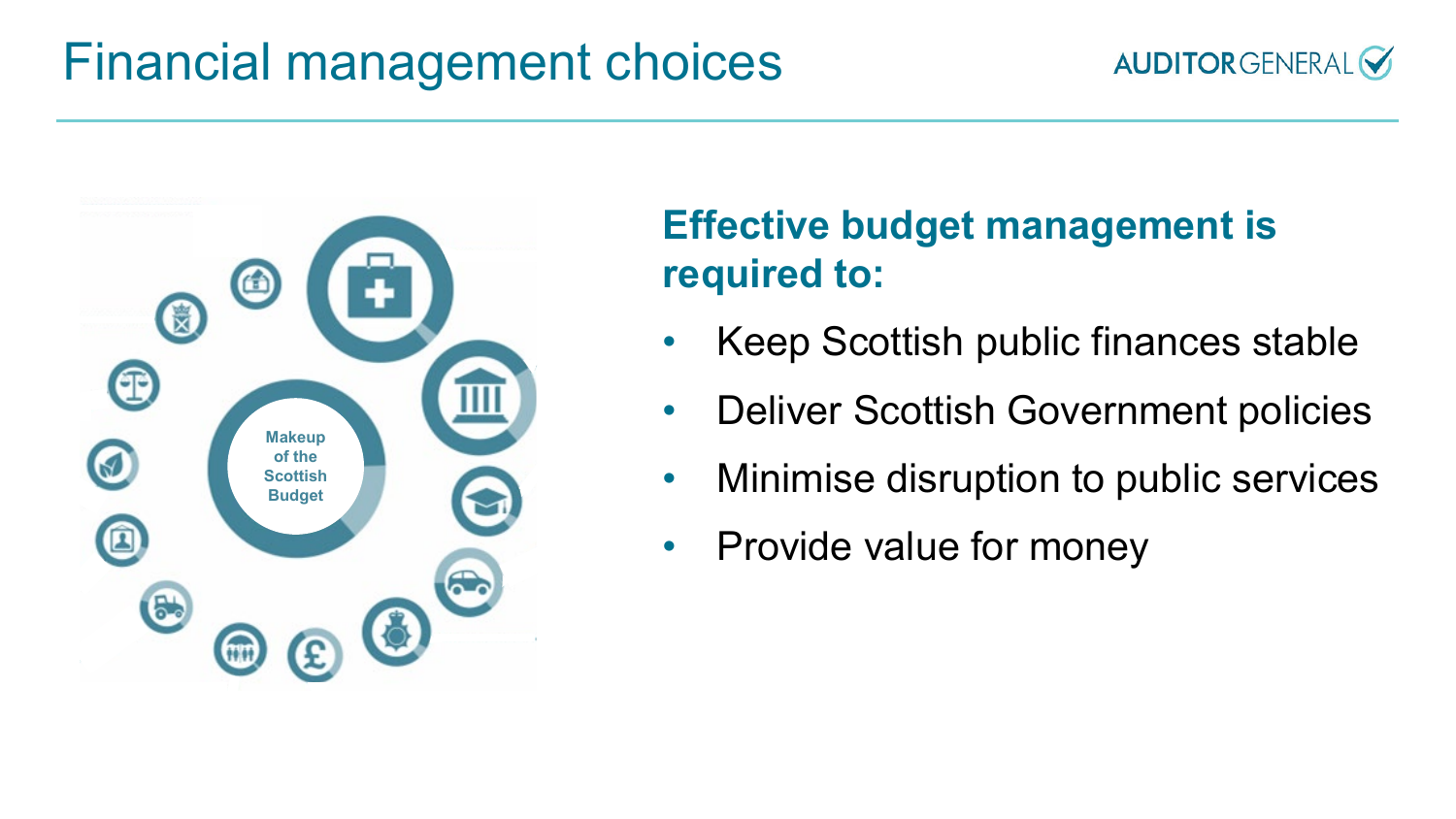# Transparency and financial reporting

#### **AUDITORGENERAL**

#### **Financial sustainability requires an understanding of:**

- extent of financial commitments
- long-term implications of policy decisions
- expected changes in revenues, spending and the economy